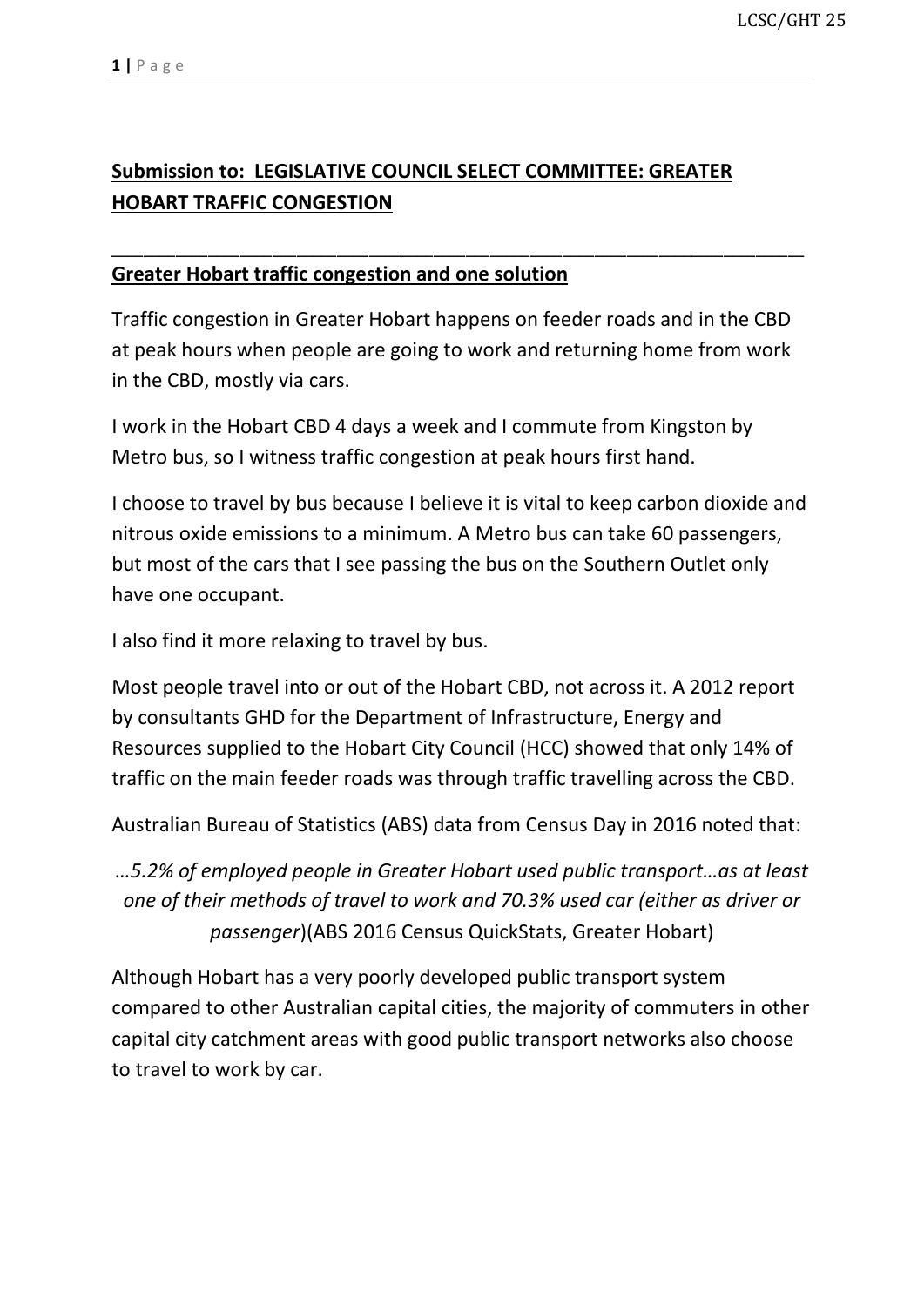Across Australia on Census Day in 2016:

*Of the 9.2 million commuters…79% travelled to work by private vehicle, 14% took public transport and 5.2% either cycled or walked…* (ABS 2071.0.55.001)

Although Greater Hobart sorely needs a much improved public transport network, these statistics reveal that even if it is greatly improved, the majority of people will still choose to travel by car.

To me this points to the fact that the Tasmanian Government, and indeed other state governments as well, need to look towards congestion tax models to get commuters out of their cars and into public transport. Hitting the hip pockets of commuters as a deterrent to travelling by car is the logical way to go. While it is relatively cheap and easy to drive a car, people will keep driving and there will still be traffic congestion.

In February 2003 a congestion charge was imposed on car drivers going into central London in the United Kingdom on weekdays (there are some exemption categories; for example taxis and disabled drivers). The charge stands today at \$AUS21.00 and is levied on drivers entering the zone between 7am and 6pm on weekdays. It has been hugely successful:

*…Between 2002 and 2014, the number of private cars coming into the [central London congestion] zone fell by 39%... (*Badstuber, Nicole, London congestion charge: what worked, what didn't, what next, *The Conversation*, April 11, 2019)

Building tunnels, bypasses and extra lanes is not the way to go for Greater Hobart.

Getting private cars off the roads and improving public transport is essential to reduce traffic congestion and to lower emissions in the face of rapidly advancing climate change.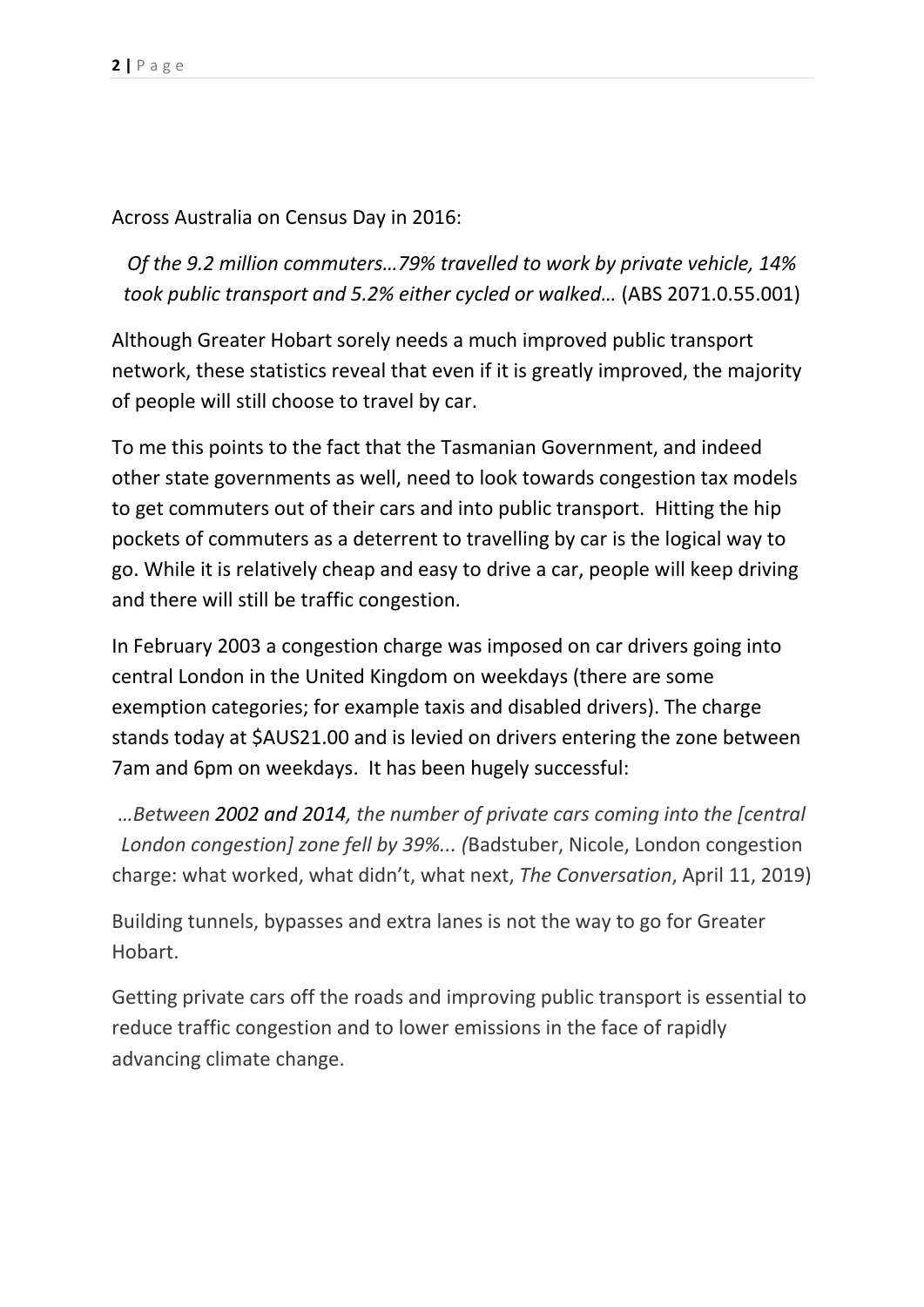## **Other matters – kunanyi /Mt Wellington – Pinnacle road traffic congestion**

kunanyi is Tasmania's third most popular tourist attraction and the most visited natural attraction.

In 2015-2016 approximately 445,000 people visited the mountain one or more times (Poll M & Wild A, March 2017, kunanyi / Mount Wellington: Visitation to the Mountain. Report prepared for the City of Hobart by Natural Acumen, Hobart).

The ever-increasing tourist numbers and resultant overcrowding, traffic congestion and shortage of parking, particularly at the Pinnacle and the Springs, can turn a visit to the mountain into an unpleasant experience for many visitors and locals.

Traffic congestion on Pinnacle Road is no longer confined to a few busy holiday periods.

I fail to understand why full-size (57seater) tour buses are permitted on Pinnacle Road. They contribute to traffic congestion and two of these buses hardly have room to pass when they meet on some sections of the road. This was the response from HCC Traffic Engineering when this issue was raised:

*…These are vehicles [57 seater buses] that are legally able to drive on Pinnacle Road without need for any special permits or permissions. To prevent these vehicles from using Pinnacle Road would require a statutory ban, implemented via State Government approval. Such bans are able to be implemented (for example in Hobart, a ban was implemented on Proctors Road after two separate fatal crashes involving heavy vehicles). On Pinnacle Road there is no history of crashes that would justify such a ban… There is also no other viable access to the Mt Wellington summit for the large number of tourists who wish to enjoy the attraction…*(Email from Owen Gervasoni, Senior Engineer, Roads and Traffic, Traffic Engineering, HCC to Jane Wilson 16 April 2018)

Crossing Pinnacle Road at Middle Springs is hazardous for pedestrians. There is a long overdue need for a pedestrian crossing here, for a reduced speed limit in the vicinity of the Springs zone, and more prominent signage to warn drivers they are approaching a pedestrian zone.